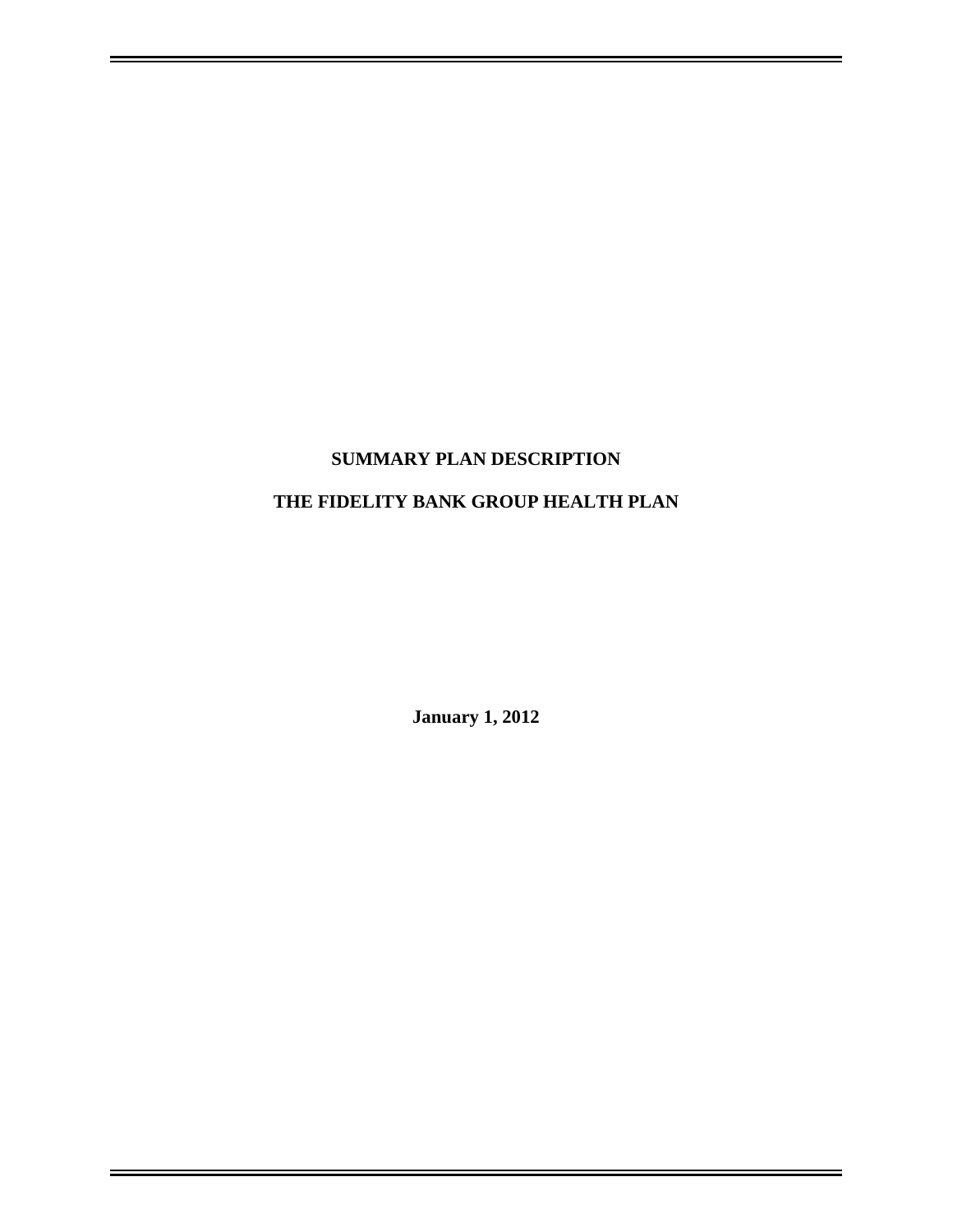## **IMPORTANT INFORMATION ABOUT THE PLAN**

| <b>Name of Employer</b>                                       | The Fidelity Bank<br>P.O. Box 8<br>Fuquay Varina, NC 27526-0008<br>$(919) 552 - 2242$<br>Employer Identification Number 56-0132040<br>A list of affiliated or related employers participating in the Plan is set forth<br>in Appendix B. |  |
|---------------------------------------------------------------|------------------------------------------------------------------------------------------------------------------------------------------------------------------------------------------------------------------------------------------|--|
|                                                               |                                                                                                                                                                                                                                          |  |
| <b>Plan Sponsor</b>                                           | The Fidelity Bank                                                                                                                                                                                                                        |  |
| <b>Name of Plan</b>                                           | The Fidelity Bank Group Health Plan                                                                                                                                                                                                      |  |
| <b>Plan Number</b>                                            | 501                                                                                                                                                                                                                                      |  |
| <b>Plan Year</b>                                              | The Plan Year begins on January 1st and ends on December 31st, and Plan<br>records are maintained on that basis.                                                                                                                         |  |
| <b>Effective Date</b>                                         | The Effective Date of this amendment and restatement is January 1, 2012.                                                                                                                                                                 |  |
| Plan<br><b>Administrator</b>                                  | The Plan Administrator is The Fidelity Bank. The Plan Administrator is<br>responsible for maintaining records on Participants, determining eligibility<br>for benefits, and interpreting and administering the provisions of the Plan.   |  |
| <b>Type of</b><br><b>Administration</b><br>and Fund           | Benefits under the Plan are paid from the general assets of the Employer<br>and are funded through employer and employee contributions.                                                                                                  |  |
| <b>Agent for</b><br><b>Service of</b><br><b>Legal Process</b> | The Fidelity Bank is the agent for service of legal process.                                                                                                                                                                             |  |
| <b>Request for Plan</b><br><b>Information</b>                 | Requests to review Plan documents, requests for copies of Plan<br>documents, and questions regarding Plan operations should be directed to<br>Plan Administrator at the address and telephone number provided above.                     |  |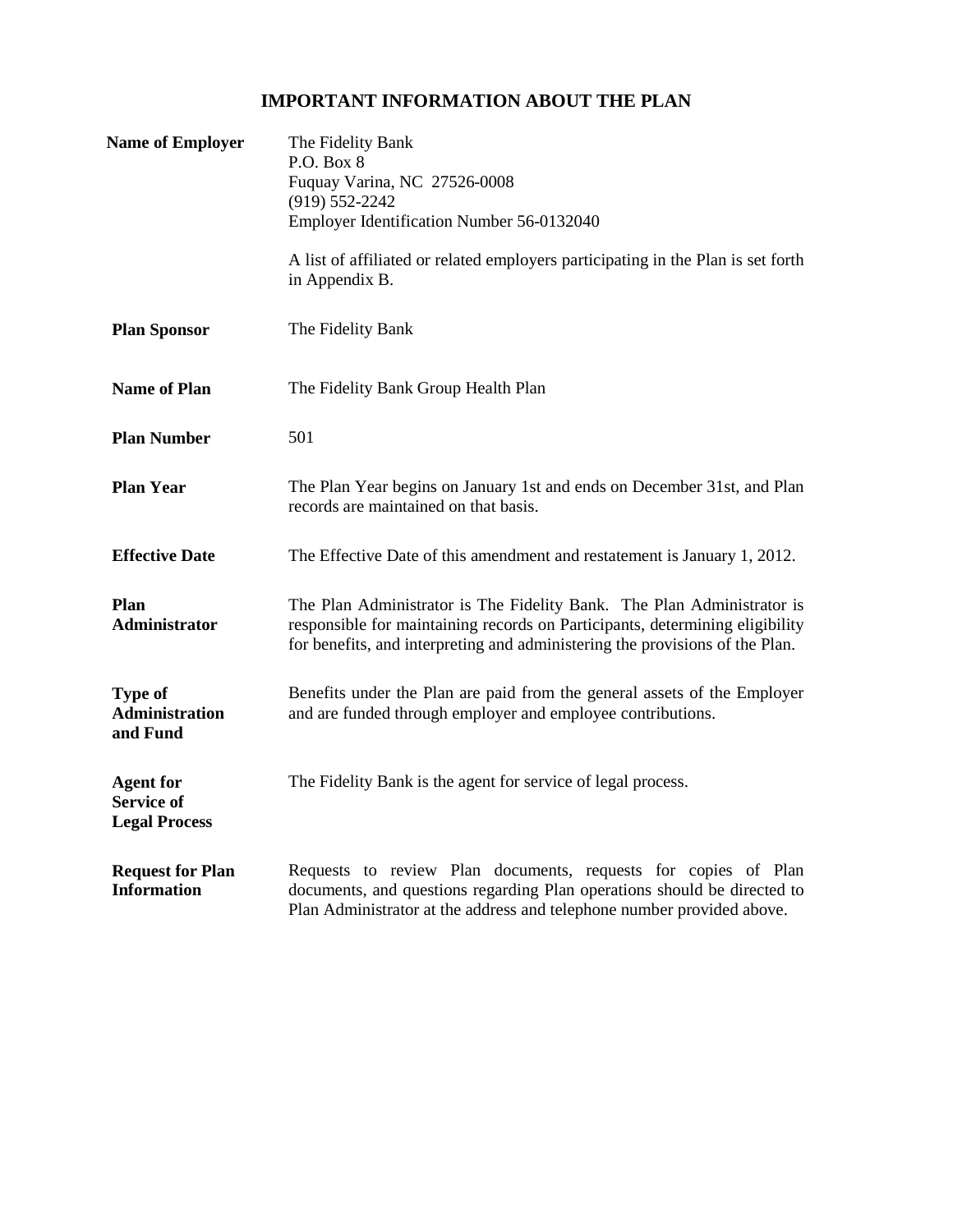#### **PURPOSE**

This document, together with certain other separate Plan documentation (*e.g.*, description of benefits, etc.) referenced in Appendix A which is distributed to each individual eligible to elect coverage provided under The Fidelity Bank Group Health Plan (the "Plan"), constitutes the Summary Plan Description with respect to the Plan. In turn, this Summary Plan Description is intended to provide you with an overview of important information about the Plan.

In the event of any conflict between the terms of the Summary Plan Description and the terms of the Plan (including, but not limited to, the terms of any insurance policy or contract then in effect with respect to a given welfare or fringe benefit provided under the Plan), the terms of the Plan (and any such insurance policy or contract), along with the rules, regulations, and other procedures developed by the Plan Administrator shall control with respect to such benefits.

### **ELIGIBILITY, PARTICIPATION, AND BENEFITS**

The terms and conditions regarding eligibility and participation under the Plan with respect to the benefits provided under the Plan are set forth in the Plan documentation referenced in Appendix A which is distributed to each eligible employee.

Similarly, the terms and conditions of the benefits provided to Participants under this Plan are described in the underlying Plan documentation referenced in Appendix A which is distributed to each Participant. Such benefits shall be subject to various limitations and exclusions as set forth in the underlying Plan documentation that is distributed to each Participant.

#### **INELIGIBILITY/LOSS OF BENEFITS**

Circumstances that may result in disqualification, ineligibility, or other loss or reduction of benefits are described both in this document as well as in the Plan documentation referenced in Appendix A that is distributed to each eligible employee.

### **REQUESTS FOR PLAN INFORMATION**

You have the right to inspect all Plan documents and to make copies of the documents. All Plan documents can be reviewed and copied during normal business hours at the offices of The Fidelity Bank. In accordance with regulations, the Employer may charge a reasonable fee for copies. Any such request or other requests regarding Plan operation should be directed to Plan Administrator as indicated on page 1 of this Summary Plan Description.

#### **EMPLOYMENT RIGHTS**

Nothing in the Plan or this Summary Plan Description in any way creates an express or implied contract of employment. Your employment may be suspended, changed, or otherwise terminated by either you or the Employer at any time.

#### **PLAN ADMINISTRATOR POWERS**

The Plan Administrator is empowered and authorized to make rules and regulations and establish procedures with respect to the plans and to determine or resolve all questions that may arise as to the eligibility, benefits, status and right of any person claiming benefits under the Plan. The Plan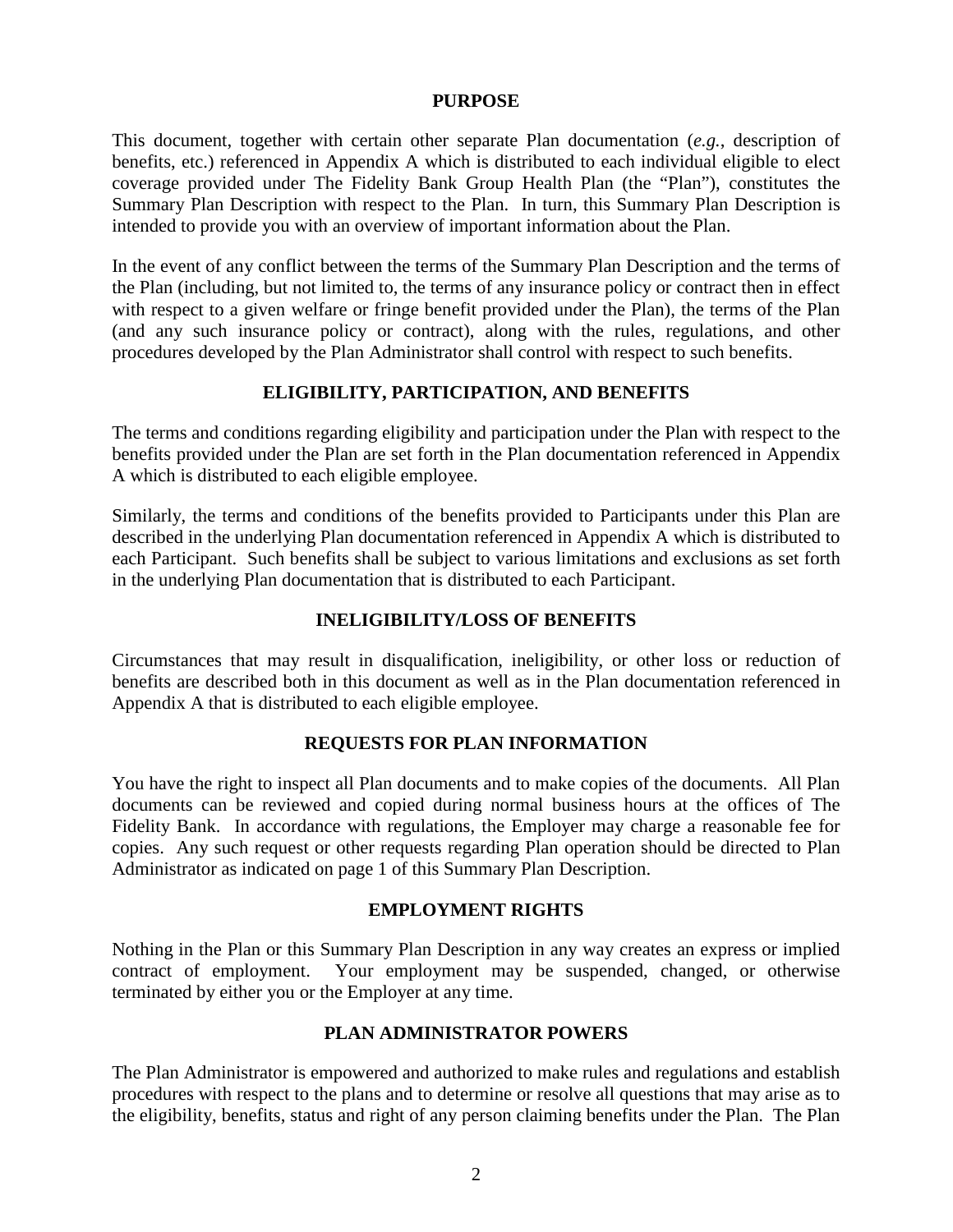Administrator has the power and authority to construe and interpret the Plan and to correct any defect, supply any omissions, or reconcile any inconsistencies in the Plan.

You should note, however, any claim which arises under any benefit option offered by or through this Plan will be subject to the claims and review procedures set forth in the plan documentation with respect to such benefit.

### **AMENDMENT OR TERMINATION OF THE PLAN**

The Employer intends to continue this Plan indefinitely. However, certain circumstances may require that this Plan be amended or terminated. The Employer expressly reserves the right to amend, modify, or terminate this Plan at any time. In the event that any such action results in the termination of coverage, then any claims incurred prior to such action shall be paid; however, to the extent allowed by law, claims incurred on or after such action shall not be paid.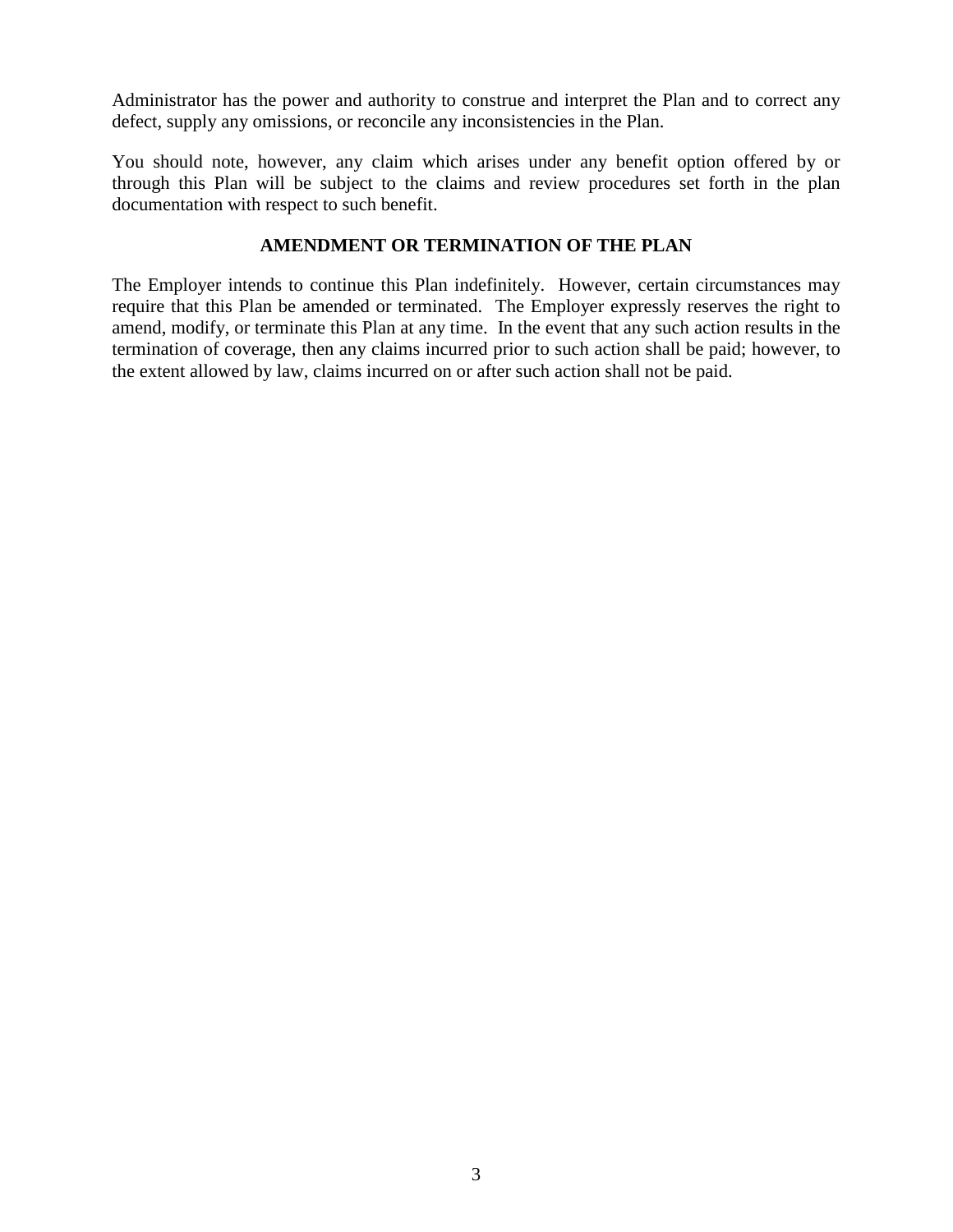## **Appendix A**

### **WELFARE BENEFITS PROVIDED UNDER PLAN**

Effective as of January 1, 2012

The underlying Welfare Benefits maintained by the Employer under this Plan are listed in the first column below, a description of such benefits is listed in the second column below, any associated documents relating to such benefits are listed in the third column below, and the policy number along with the name and address of any insurer providing such benefits are listed in the fourth column below, as follows:

| <b>Underlying</b><br><b>Welfare Benefit</b> | <b>Welfare Benefits</b><br><b>Provided</b> | <b>Associated Documents</b> | Policy Number, Name &<br><b>Address of Insurer</b><br>(if applicable) |
|---------------------------------------------|--------------------------------------------|-----------------------------|-----------------------------------------------------------------------|
| Health                                      | Group Medical Benefit                      | <b>BCBSNC ASO Agreement</b> | Self-insured                                                          |
|                                             |                                            | <b>BCBSNC Booklet</b>       |                                                                       |
|                                             |                                            |                             |                                                                       |
|                                             |                                            |                             |                                                                       |
|                                             |                                            |                             |                                                                       |
|                                             |                                            |                             |                                                                       |
|                                             |                                            |                             |                                                                       |
|                                             |                                            |                             |                                                                       |
|                                             |                                            |                             |                                                                       |
|                                             |                                            |                             |                                                                       |
|                                             |                                            |                             |                                                                       |